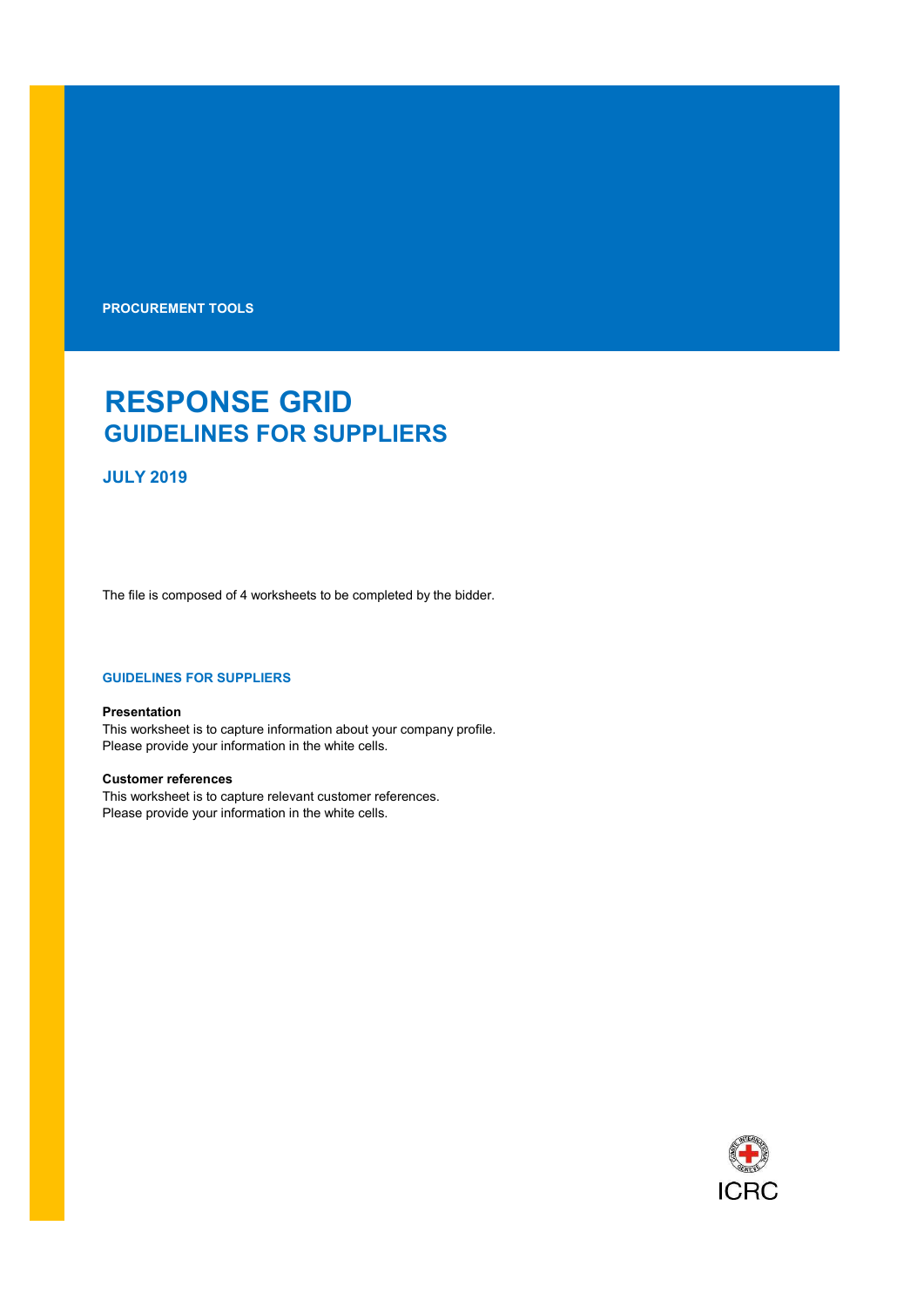## **Presentation**

Please fill-in the white cells. Do not modify the yellow and blue cells.

## General Information

| <b>Legal status</b>                                           | <b>Company</b> | ∃ Self-employed |
|---------------------------------------------------------------|----------------|-----------------|
| Company name or Owner name and first name (for self-employed) |                |                 |
| <b>Company nationality</b>                                    |                |                 |
| Mother company name (if applicable)                           |                |                 |
| Mother company nationality (if applicable)                    |                |                 |
| Address: street, n°, PO box, post code, town                  |                |                 |
| <b>Country</b>                                                |                |                 |
| <b>SIRET (if French company)</b>                              |                |                 |
| Intra-community VAT number                                    |                |                 |
| <b>Duns number</b>                                            |                |                 |
| Date of creation                                              |                |                 |

#### Finance & structure

|                                                  | <b>Previous vear</b> | <b>T</b> 2 | <b>TES</b> |
|--------------------------------------------------|----------------------|------------|------------|
| <b>Turnover (please indicate the currency)</b>   |                      |            |            |
| <b>Net income (please indicate the currency)</b> |                      |            |            |
| Debt (please indicate the currency)              |                      |            |            |
| Number of employees (YTD)                        |                      |            |            |

#### Commercial contacts

|                  | <b>Name</b> | <b>Phone number</b> | <b>Email</b> |
|------------------|-------------|---------------------|--------------|
| <b>Contact 1</b> |             |                     |              |
| <b>Contact 2</b> |             |                     |              |
| <b>Contact 3</b> |             |                     |              |